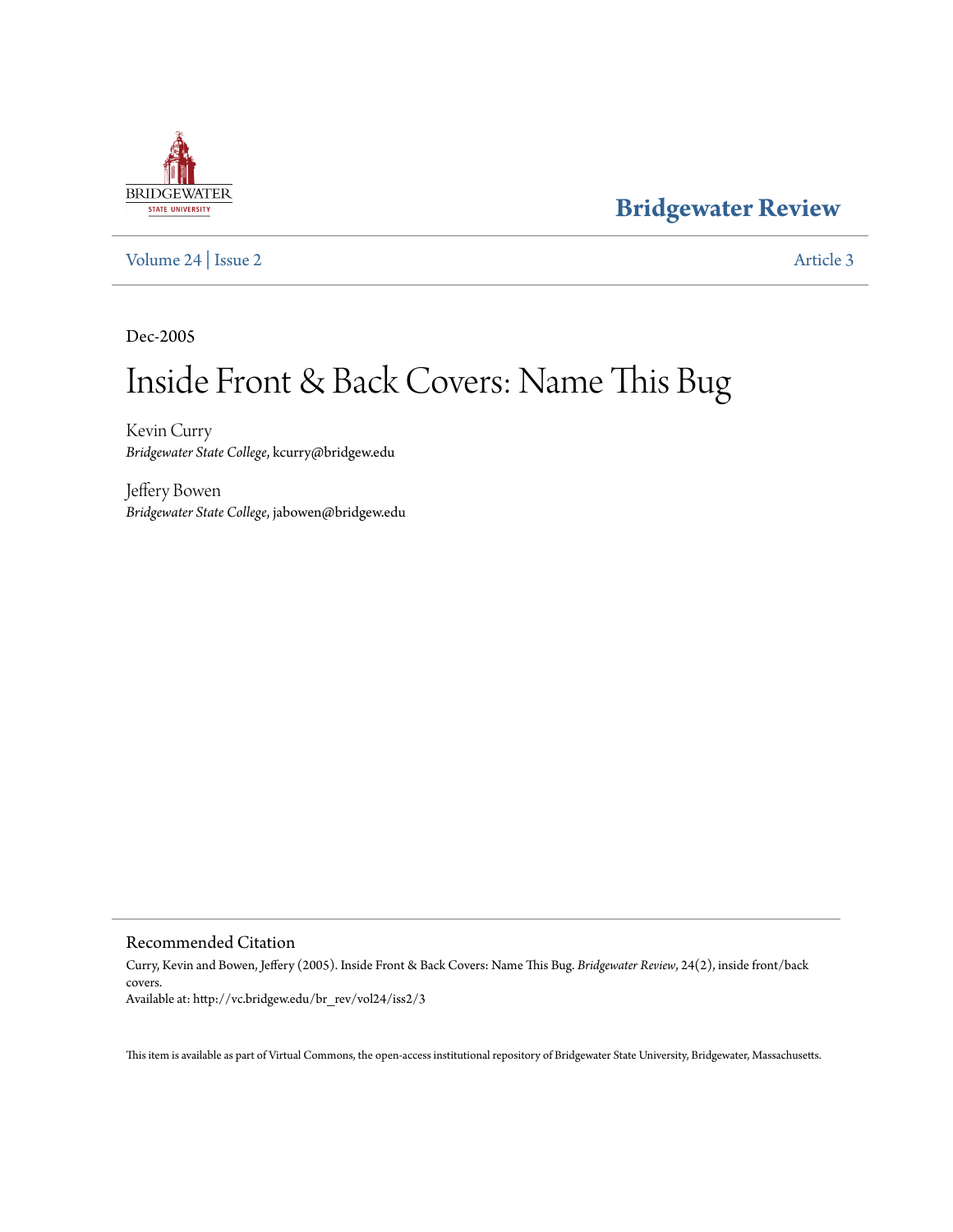

### *Green Darner*

The Green Darner dragonfly (*Anax junius*) shown in the above image was captured at Carver Pond, a Bridgewater town park just southeast of campus, in the summer of 2003. Green Darners are among the most common dragonflies in North America and are noted for their migratory swarms along the East Coast. Green Darners can be found in a wide variety of wetlands beginning in mid-spring, and throughout the summer and early fall. This dragonfly was captured and scanned by Dr. Kevin Curry (Professor, Department of Biological Sciences) and digitally manipulated to create this image by Dr. Jeffery Bowen (Associate Professor, Department of Biological Sciences).

### *Dragonfly Rose*

The image on the inside back cover is of the dragonfly *Celithemis eponina* or Halloween Pennant. Dr. Kevin Curry (Professor, Department of Biological Sciences) captured this male Halloween Pennant at Carver Pond, a Bridgewater town park just southeast of campus, in the summer of 2004. Halloween Pennants are common inhabitants of wetlands and well-vegetated ponds and lakes in Massachusetts throughout the summer months. The dragonfly was scanned as a matter of protocol and documentation. However, Dr. Jeffery Bowen (Associate Professor, Department of Biological Sciences), who helped in the scanning process, created this digital image using Photoshop, resulting in the stunning kaleidoscopic pattern shown here.